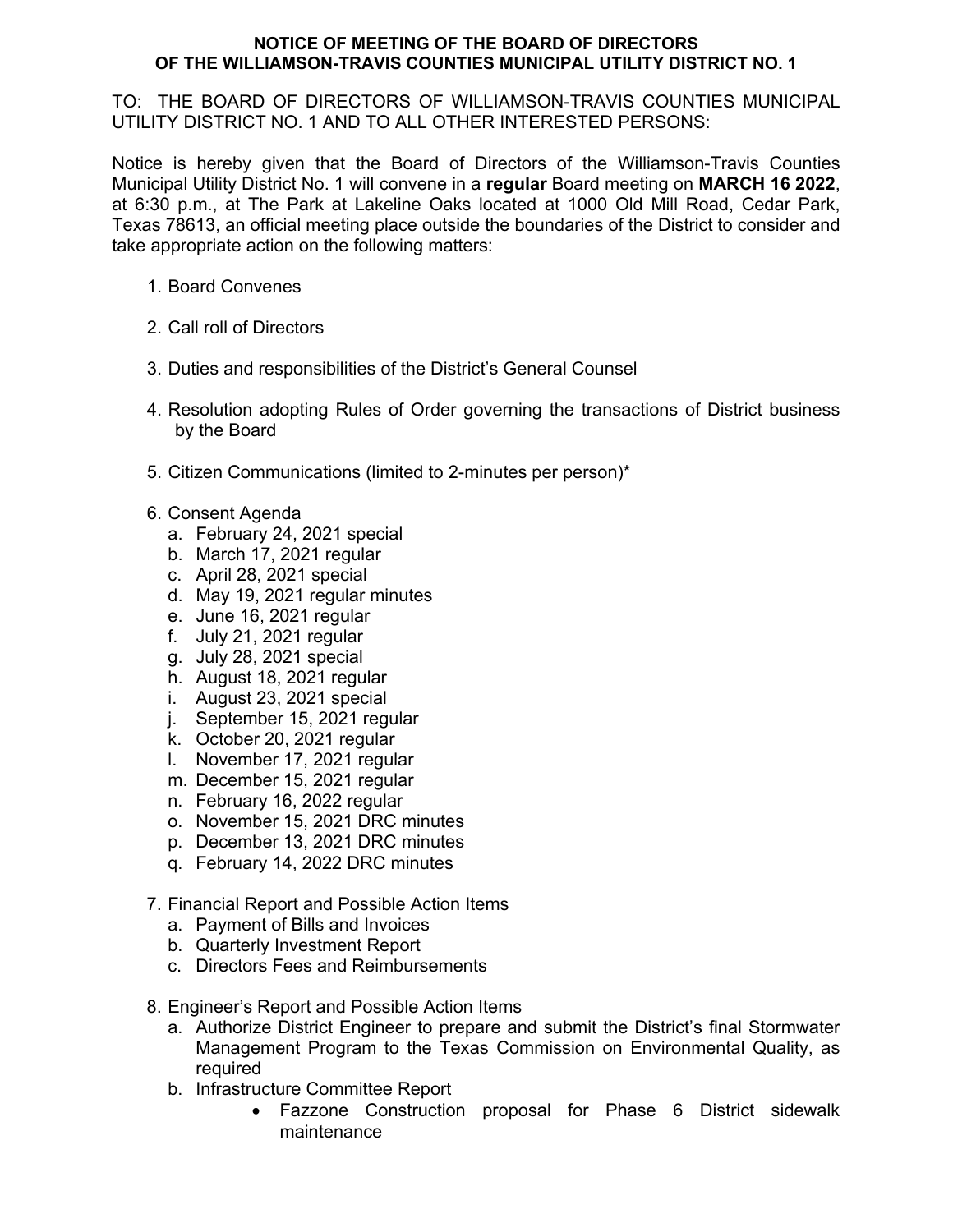## **NOTICE OF MEETING OF THE BOARD OF DIRECTORS OF THE WILLIAMSON-TRAVIS COUNTIES MUNICIPAL UTILITY DISTRICT NO. 1**

- 9. General Manager's Report and Possible Action Items
	- a. Update on field operations
	- b. Payment to Fazzone Construction for repairs to fence along Hatch and Yegua Creek
	- c. Report from Tsen Engineering on fence along Hatch and Yegua Creek
	- d. Proposals to repair damage to Vestavia Ridge Lane detention pond fence
- 10. Committee Reports and Possible Action Items
	- a. Parks Committee
		- i) Update on park planning process and the results of the District's second community survey
		- ii) Proposals from T.F. Harper to replace swing at Anderson Mill West Park and/or raise the height of all swings
		- iii) Proposal from Lone Star Paving to complete connection of the London Lane pond water tap
		- iv) Application to apply for grant to support the Madeline loop trail connection; take any action necessary
	- b. Information Management Committee
	- c. Security Committee
		- Report on possible change in security providers; take any action necessary
- 11. New Business
	- a. Consider and take appropriate action regarding placing deed restriction violation fines on District water bills
	- b. Order Designating Investment Office and Re-establishing Rules and Policies for the Investment of the District Funds and Review of Investments
	- c. Resolution Establishing an Identity Theft Prevention Program
	- d. Resolution updating meeting place locations and administrative offices
	- e. Order Adopting Records Management Plan and Appointing Records Management Officer
	- f. Resolution Adopting Policy Establishing Reasonable Rules of Procedure for the Inspection and Copying of Public Information
	- g. Authorize filing of the District's revised District Registration Form with the Texas Commission on Environmental (the "**Commission**")
	- h. Addendum for proposals
	- i. Proposal for installation of mail boxes within the District; take any action necessary
	- j. Proposed Agreed Order from the Commission
	- k. Discuss attendance at Association of Water Board Directors Texas [AWBD] and Capital Area Suburban Exchange [CASE] annual conferences

12. Deed Restriction Committee Report

- a. Update on review of Deed Restriction rules and policies
- b. Restrictive covenant enforcement
	- 3104 Birch Drive, including resolution regarding same
- 13. Attorney's Report
	- a. Director Fabre's use of confidential information
	- b. Sovereign Citizen document presented to the Board; take any action necessary